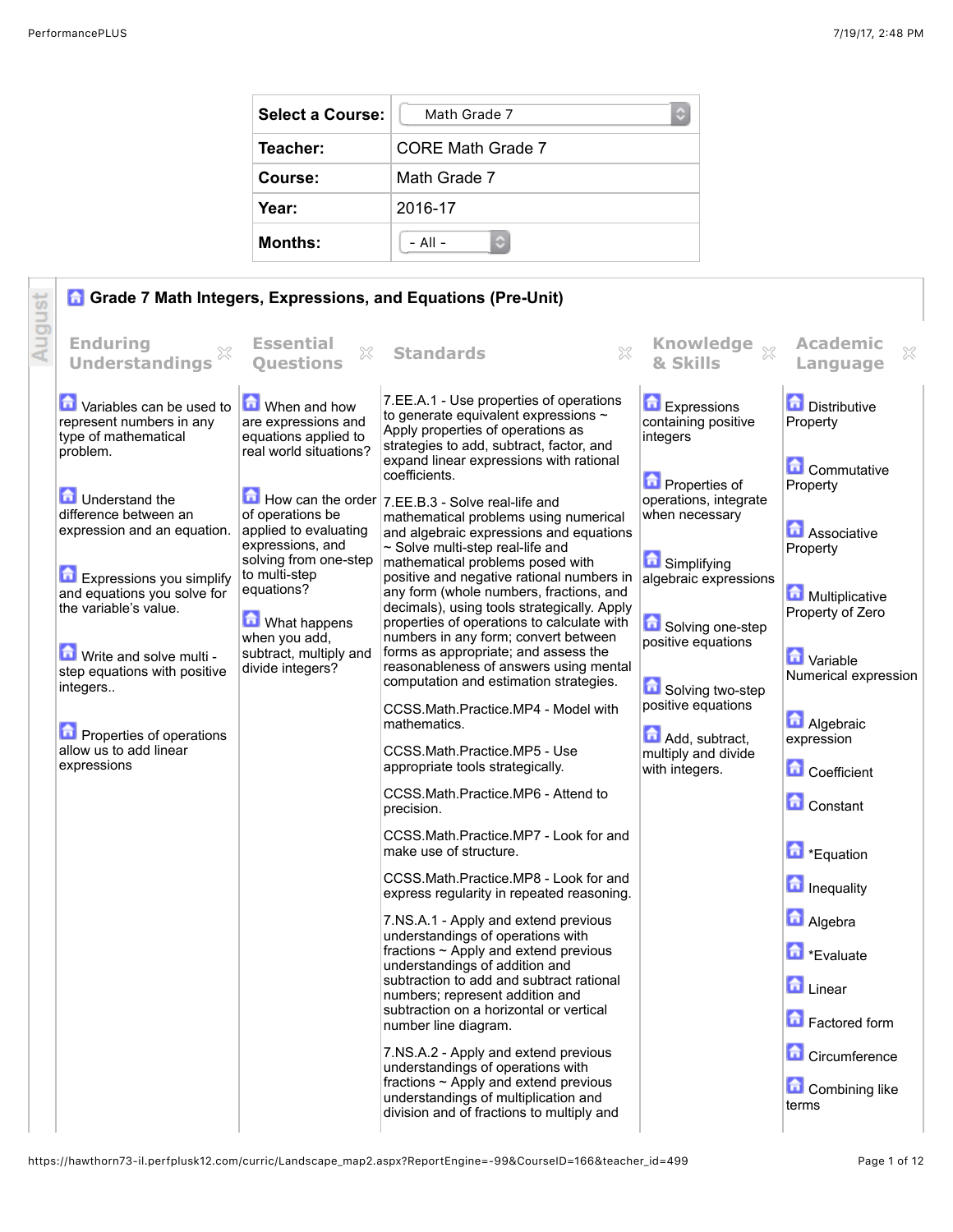| divide rational numbers.                                                                                                                                                                                                                                                                                                                                                                                                                                                                             |                            |
|------------------------------------------------------------------------------------------------------------------------------------------------------------------------------------------------------------------------------------------------------------------------------------------------------------------------------------------------------------------------------------------------------------------------------------------------------------------------------------------------------|----------------------------|
| 7.NS.A.3 - Apply and extend previous                                                                                                                                                                                                                                                                                                                                                                                                                                                                 | Inverse operation          |
| understandings of operations with<br>fractions $\sim$ Solve real-world and                                                                                                                                                                                                                                                                                                                                                                                                                           | Rate of change             |
| mathematical problems involving the four<br>operations with rational numbers.                                                                                                                                                                                                                                                                                                                                                                                                                        | <b>h</b> *Expression       |
| 7.NS.A.1a - Apply and extend previous                                                                                                                                                                                                                                                                                                                                                                                                                                                                | <b>D</b> *Equivalent       |
| understandings of operations with<br>fractions ~ Describe situations in which<br>opposite quantities combine to make 0.                                                                                                                                                                                                                                                                                                                                                                              | Rational number            |
| 7.NS.A.1b - Apply and extend previous                                                                                                                                                                                                                                                                                                                                                                                                                                                                | Expanded form              |
| understandings of operations with<br>fractions $\sim$ Understand $p + q$ as the                                                                                                                                                                                                                                                                                                                                                                                                                      | $\mathbf{\hat{n}}$ Term    |
| number located a distance  q  from p, in<br>the positive or negative direction                                                                                                                                                                                                                                                                                                                                                                                                                       | <b>f</b> *Simplest Form    |
| depending on whether q is positive or<br>negative. Show that a number and its                                                                                                                                                                                                                                                                                                                                                                                                                        | <b>n</b> Identity Property |
| opposite have a sum of 0 (are additive<br>inverses). Interpret sums of rational<br>numbers by describing real-world                                                                                                                                                                                                                                                                                                                                                                                  | <b>D</b> Positive Integer  |
| contexts.                                                                                                                                                                                                                                                                                                                                                                                                                                                                                            | Negative Integer           |
| 7.NS.A.1c - Apply and extend previous<br>understandings of operations with<br>fractions ~ Understand subtraction of<br>rational numbers as adding the additive<br>inverse, $p - q = p + (-q)$ . Show that the<br>distance between two rational numbers<br>on the number line is the absolute value<br>of their difference, and apply this principle<br>in real-world contexts.                                                                                                                       |                            |
| 7.NS.A.1d - Apply and extend previous<br>understandings of operations with<br>fractions $\sim$ Apply properties of operations<br>as strategies to add and subtract rational<br>numbers.                                                                                                                                                                                                                                                                                                              |                            |
| 7.NS.A.2a - Apply and extend previous<br>understandings of operations with<br>fractions $\sim$ Understand that multiplication<br>is extended from fractions to rational<br>numbers by requiring that operations<br>continue to satisfy the properties of<br>operations, particularly the distributive<br>property, leading to products such as $(-1)$<br>$(-1)$ = 1 and the rules for multiplying<br>signed numbers. Interpret products of<br>rational numbers by describing real-world<br>contexts. |                            |
| 7.NS.A.2b - Apply and extend previous<br>understandings of operations with<br>fractions ~ Understand that integers can<br>be divided, provided that the divisor is not<br>zero, and every quotient of integers (with<br>non-zero divisor) is a rational number. If p<br>and q are integers, then $-(p/q) = (-p)/q =$<br>$p/(-q)$ . Interpret quotients of rational<br>numbers by describing real-world<br>contexts.                                                                                  |                            |
| 7.NS.A.2c - Apply and extend previous<br>understandings of operations with<br>fractions $\sim$ Apply properties of operations<br>as strategies to multiply and divide<br>rational numbers.                                                                                                                                                                                                                                                                                                           |                            |

## **G** Grade 7 Math Ratios and Proportional Relationships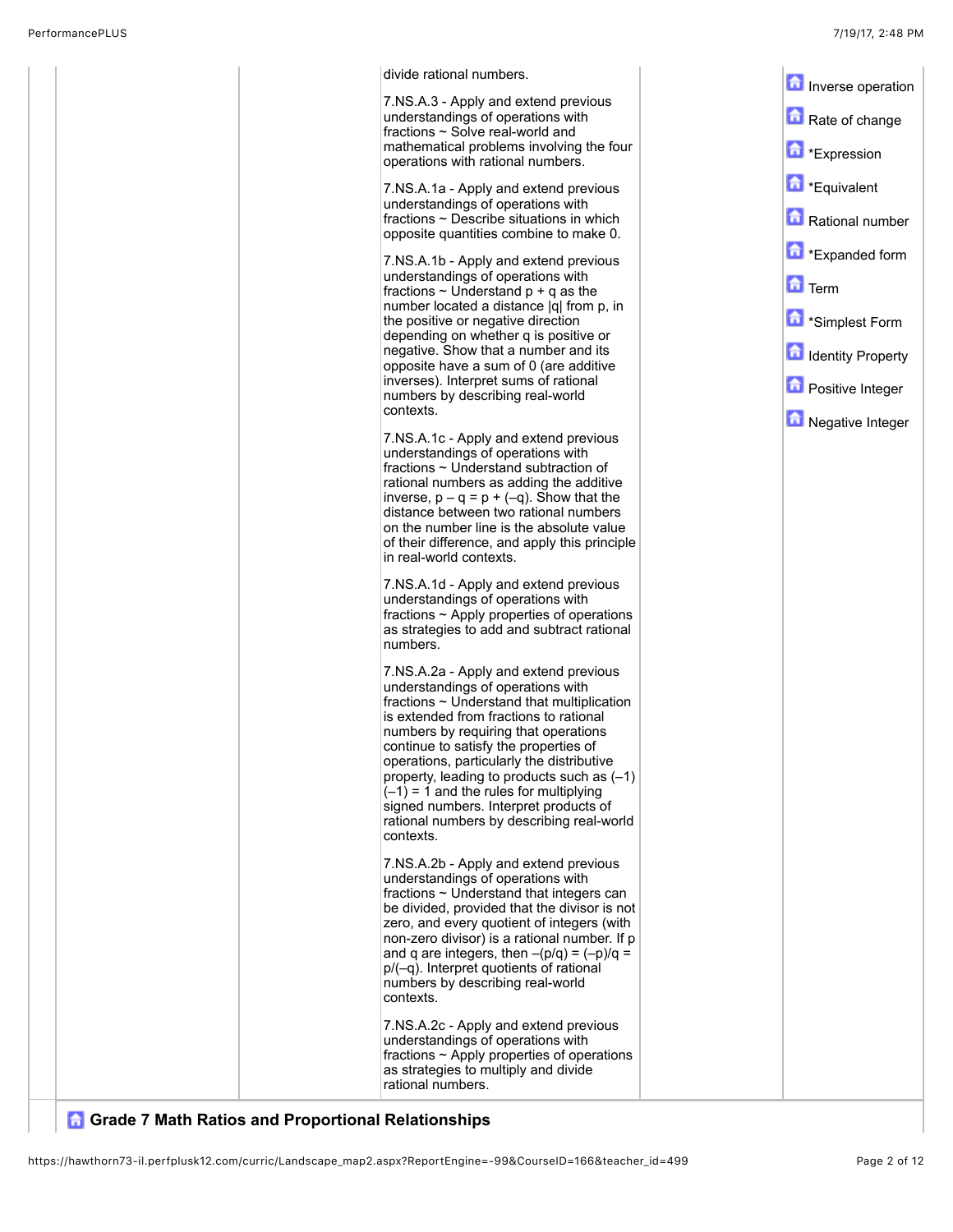i.

 $\bar{1}$ 

| premende | <b>Enduring</b><br><b>Understandings</b>                                                                                                                                                            | <b>Essential</b><br>X<br><b>Ouestions</b>                                                                                                                                                    | X<br><b>Standards</b>                                                                                                                                                                                                                                                                                                                                                                                                                                                                                                                                                                                                                                                                                                                                                                                                                                                                                                                                                                                                                                                                                                                                                                                                                                                                                                                                                                                                                                                                                                                                                                                                                                                                                                                                                              | Knowledge xx<br>& Skills                                                                                                                    | <b>Academic</b><br>×<br>Language                                                                                                                                                                                                                                                                                                              |
|----------|-----------------------------------------------------------------------------------------------------------------------------------------------------------------------------------------------------|----------------------------------------------------------------------------------------------------------------------------------------------------------------------------------------------|------------------------------------------------------------------------------------------------------------------------------------------------------------------------------------------------------------------------------------------------------------------------------------------------------------------------------------------------------------------------------------------------------------------------------------------------------------------------------------------------------------------------------------------------------------------------------------------------------------------------------------------------------------------------------------------------------------------------------------------------------------------------------------------------------------------------------------------------------------------------------------------------------------------------------------------------------------------------------------------------------------------------------------------------------------------------------------------------------------------------------------------------------------------------------------------------------------------------------------------------------------------------------------------------------------------------------------------------------------------------------------------------------------------------------------------------------------------------------------------------------------------------------------------------------------------------------------------------------------------------------------------------------------------------------------------------------------------------------------------------------------------------------------|---------------------------------------------------------------------------------------------------------------------------------------------|-----------------------------------------------------------------------------------------------------------------------------------------------------------------------------------------------------------------------------------------------------------------------------------------------------------------------------------------------|
|          | Rates, ratios, and<br>proportional relationships:<br>express how quantities<br>change in relationship to<br>each other                                                                              | How do rates,<br>ratios, and<br>proportional<br>relationships apply to<br>our world?                                                                                                         | 7.RP.A.1 - Analyze proportional<br>relationships and use them to solve<br>real-world and mathematical problems<br>$\sim$ Compute unit rates associated with<br>ratios of fractions, including ratios of<br>lengths, areas and other quantities                                                                                                                                                                                                                                                                                                                                                                                                                                                                                                                                                                                                                                                                                                                                                                                                                                                                                                                                                                                                                                                                                                                                                                                                                                                                                                                                                                                                                                                                                                                                     | <b>Rates</b><br><b>Proportional and</b><br>nonproportional<br>relationships                                                                 | <b>n</b> Ratio<br><b>n</b> Rate                                                                                                                                                                                                                                                                                                               |
|          | Rates, ratios, and<br>proportional relationships:<br>can be represented in<br>multiple ways<br>Rates, ratios, and<br>proportional relationships:<br>can be applied to problem<br>solving situations | I use proportional<br>comparisons?<br>How does<br>comparing quantities<br>describe the<br>relationship between<br>them?<br>$\Box$ How do graphs<br>illustrate proportional<br>relationships? | measured in like or different units.<br><b>D</b> When and why do $7 \text{ RPA.2}$ - Analyze proportional<br>relationships and use them to solve<br>real-world and mathematical problems<br>$\sim$ Recognize and represent<br>proportional relationships between<br>quantities.<br>7.RP.A.2a - Analyze proportional<br>relationships and use them to solve<br>real-world and mathematical problems<br>$\sim$ Decide whether two quantities are in<br>a proportional relationship, e.g., by<br>testing for equivalent ratios in a table<br>or graphing on a coordinate plane and<br>observing whether the graph is a<br>straight line through the origin.<br>7.RP.A.2b - Analyze proportional<br>relationships and use them to solve<br>real-world and mathematical problems<br>$\sim$ Identify the constant of<br>proportionality (unit rate) in tables,<br>graphs, equations, diagrams, and<br>verbal descriptions of proportional<br>relationships.<br>7.RP.A.2c - Analyze proportional<br>relationships and use them to solve<br>real-world and mathematical problems<br>$\sim$ Represent proportional relationships<br>by equations.<br>7.RP.A.2d - Analyze proportional<br>relationships and use them to solve<br>real-world and mathematical problems<br>$\sim$ Explain what a point (x, y) on the<br>graph of a proportional relationship<br>means in terms of the situation, with<br>special attention to the points (0, 0)<br>and (1, r) where r is the unit rate.<br>CCSS.Math.Practice.MP1 - Make<br>sense of problems and persevere in<br>solving them.<br>CCSS.Math.Practice.MP2 - Reason<br>abstractly and quantitatively.<br>CCSS.Math.Practice.MP3 - Construct<br>viable arguments and critique the<br>reasoning of others.<br>CCSS.Math.Practice.MP4 - Model with | <b>Complex fractions</b><br>Graph proportional<br>relationships<br>Solve proportional<br>relationships<br><b>Constant rate of</b><br>change | <b>D</b> Proportion<br>Percent Increase<br><b>Percent Decrease</b><br><b>D</b> Percent Error<br><b>Markups</b><br>Markdowns<br>Discount<br>Scale Factor<br>Simple Interest<br><b>D</b> Percent proportion<br>Unit Rate<br>A<br>*Equivalency/Equivalent<br>Greatest Common<br>Factor (GCF)<br>Least Common<br>Multiple (LCM)<br><b>h</b> *Area |
|          |                                                                                                                                                                                                     |                                                                                                                                                                                              | mathematics.<br>CCSS.Math.Practice.MP5 - Use<br>appropriate tools strategically.<br>CCSS.Math.Practice.MP6 - Attend to                                                                                                                                                                                                                                                                                                                                                                                                                                                                                                                                                                                                                                                                                                                                                                                                                                                                                                                                                                                                                                                                                                                                                                                                                                                                                                                                                                                                                                                                                                                                                                                                                                                             |                                                                                                                                             |                                                                                                                                                                                                                                                                                                                                               |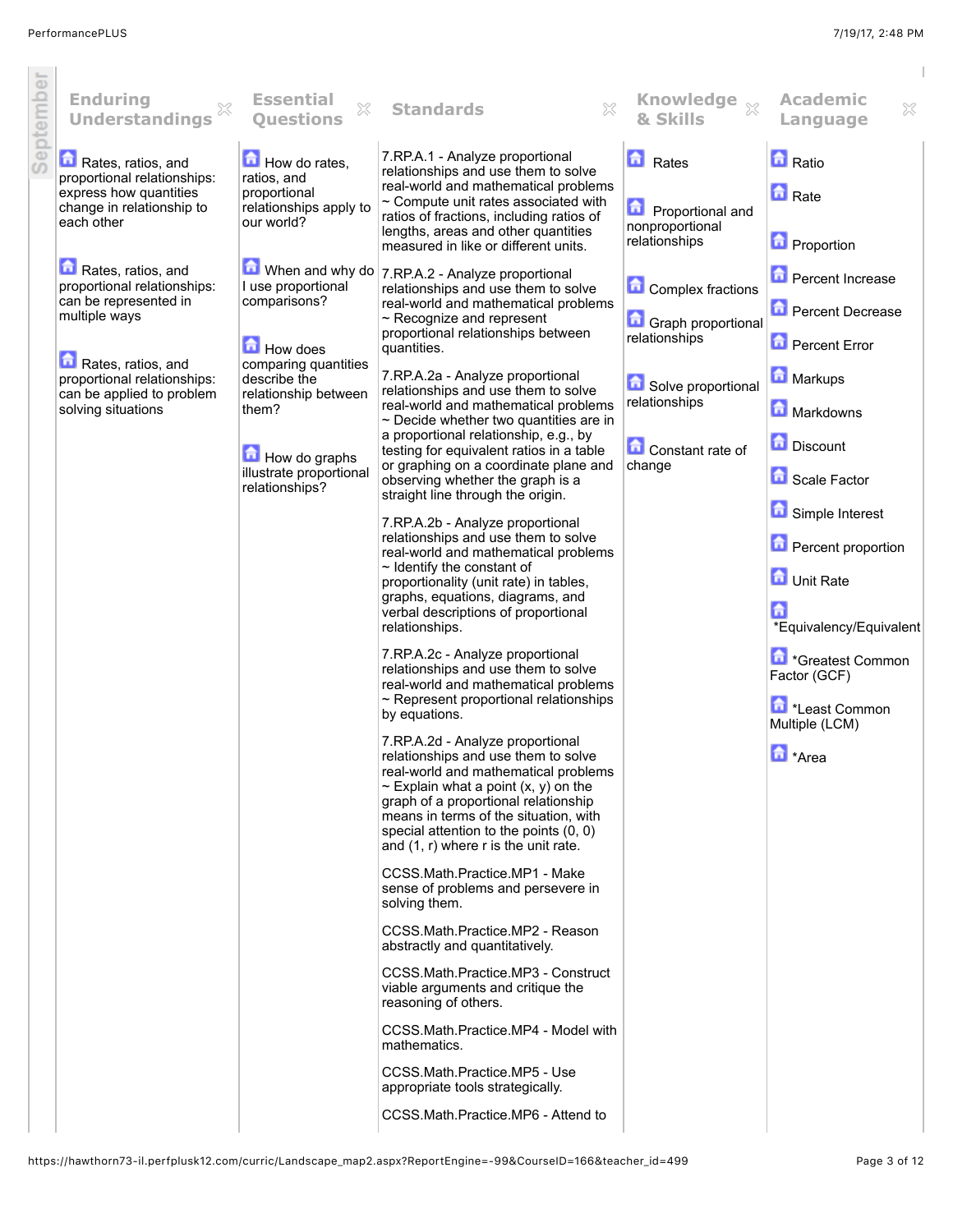|          |                                                                                                                                                                                                                                                                                                                                                                                                                                                                                                   |                                                                                                                                                                                                                                                                 | precision.                                                                                                                                                                                                                                                                                                                                                                                                                                                                                                                                                                                                                                                                                                                                                                                                         |                                                                                                                                                  |                                                        |
|----------|---------------------------------------------------------------------------------------------------------------------------------------------------------------------------------------------------------------------------------------------------------------------------------------------------------------------------------------------------------------------------------------------------------------------------------------------------------------------------------------------------|-----------------------------------------------------------------------------------------------------------------------------------------------------------------------------------------------------------------------------------------------------------------|--------------------------------------------------------------------------------------------------------------------------------------------------------------------------------------------------------------------------------------------------------------------------------------------------------------------------------------------------------------------------------------------------------------------------------------------------------------------------------------------------------------------------------------------------------------------------------------------------------------------------------------------------------------------------------------------------------------------------------------------------------------------------------------------------------------------|--------------------------------------------------------------------------------------------------------------------------------------------------|--------------------------------------------------------|
|          |                                                                                                                                                                                                                                                                                                                                                                                                                                                                                                   |                                                                                                                                                                                                                                                                 | CCSS.Math.Practice.MP7 - Look for<br>and make use of structure.                                                                                                                                                                                                                                                                                                                                                                                                                                                                                                                                                                                                                                                                                                                                                    |                                                                                                                                                  |                                                        |
|          |                                                                                                                                                                                                                                                                                                                                                                                                                                                                                                   |                                                                                                                                                                                                                                                                 | CCSS.Math.Practice.MP8 - Look for<br>and express regularity in repeated<br>reasoning.                                                                                                                                                                                                                                                                                                                                                                                                                                                                                                                                                                                                                                                                                                                              |                                                                                                                                                  |                                                        |
|          | Rates, ratios,<br>percentages and<br>proportional relationships<br>can be applied to problem<br>solving situations such as<br>interest, tax, discount, etc.<br>Rates, ratios,<br>percentages and<br>proportional relationships<br>can be applied to solve<br>multi-step ratio and percent<br>problems.<br>Scale drawings can be<br>applied to problem solving<br>situations involving<br>geometric figures.<br>Geometrical figures can<br>be used to reproduce a<br>drawing at a different scale. | How can I use<br>proportional<br>relationships to solve<br>ratio and percent<br>problems?<br>How can I use<br>scale drawings to<br>compute actual<br>lengths and area?<br>How can I use<br>geometric figures to<br>reproduce a drawing<br>at a different scale? | 7.RP.A.3 - Analyze proportional<br>relationships and use them to solve<br>real-world and mathematical problems<br>~ Use proportional relationships to<br>solve multistep ratio and percent<br>problems.<br>CCSS.Math.Practice.MP3 - Construct<br>viable arguments and critique the<br>reasoning of others.<br>CCSS.Math.Practice.MP4 - Model with<br>mathematics.<br>CCSS.Math.Practice.MP5 - Use<br>appropriate tools strategically.<br>CCSS.Math.Practice.MP6 - Attend to<br>precision.<br>CCSS.Math.Practice.MP7 - Look for<br>and make use of structure.<br>CCSS.Math.Practice.MP8 - Look for<br>and express regularity in repeated<br>reasoning.<br>CCSS.Math.Practice.MP1 - Make<br>sense of problems and persevere in<br>solving them.<br>CCSS.Math.Practice.MP2 - Reason<br>abstractly and quantitatively. | Percent of a<br>number<br><b>Percent and</b><br>estimations (additional<br>standard)<br><b>D</b> Percent proportion<br><b>D</b> Percent equation |                                                        |
| ctober   | <b>Enduring</b><br><b>Understandings</b>                                                                                                                                                                                                                                                                                                                                                                                                                                                          | <b>Essential</b><br>X<br><b>Ouestions</b>                                                                                                                                                                                                                       | X<br><b>Standards</b>                                                                                                                                                                                                                                                                                                                                                                                                                                                                                                                                                                                                                                                                                                                                                                                              | Knowledge xx<br>& Skills                                                                                                                         | <b>Academic</b><br>X<br>Language                       |
|          | <b>n</b> Grade 7 Math The Number System                                                                                                                                                                                                                                                                                                                                                                                                                                                           |                                                                                                                                                                                                                                                                 |                                                                                                                                                                                                                                                                                                                                                                                                                                                                                                                                                                                                                                                                                                                                                                                                                    |                                                                                                                                                  |                                                        |
| November | <b>Enduring</b><br><b>Understandings</b>                                                                                                                                                                                                                                                                                                                                                                                                                                                          | <b>Essential</b><br>$\gtrsim$<br><b>Ouestions</b>                                                                                                                                                                                                               | <b>Standards</b>                                                                                                                                                                                                                                                                                                                                                                                                                                                                                                                                                                                                                                                                                                                                                                                                   | Knowledge xx<br>×<br>& Skills                                                                                                                    | <b>Academic</b><br>X<br>Language                       |
|          | Rational numbers use<br>the same properties as<br>whole numbers.<br>Rational numbers can be<br>used to represent and solve<br>real life problems.                                                                                                                                                                                                                                                                                                                                                 | How are rational<br>numbers used and<br>applied in real-life and<br>mathematical<br>situations?<br><b>M</b> What is the<br>relationship between                                                                                                                 | 7.NS.A.1 - Apply and extend previous<br>understandings of operations with<br>fractions $\sim$ Apply and extend previous<br>understandings of addition and<br>subtraction to add and subtract rational<br>numbers; represent addition and<br>subtraction on a horizontal or vertical<br>number line diagram.                                                                                                                                                                                                                                                                                                                                                                                                                                                                                                        | <b>n</b> Integers<br>- Absolute value<br><b>n</b> Integers<br>- Add, subtract,<br>multiply, and divide<br>integers                               | Absolute Value<br>Additive Inverse<br><b>h</b> Integer |
|          | Rational numbers can be<br>represented with visuals<br>(including distance models),<br>language, and real-life<br>contexts.                                                                                                                                                                                                                                                                                                                                                                       | properties of<br>operations and types<br>of numbers?                                                                                                                                                                                                            | 7.NS.A.2 - Apply and extend previous<br>understandings of operations with<br>fractions $\sim$ Apply and extend previous<br>understandings of multiplication and<br>division and of fractions to multiply and<br>divide rational numbers.                                                                                                                                                                                                                                                                                                                                                                                                                                                                                                                                                                           | Integers<br>- Dividing with zero                                                                                                                 | Negative Integer<br><b>D</b> Opposites                 |

https://hawthorn73-il.perfplusk12.com/curric/Landscape\_map2.aspx?ReportEngine=-99&CourseID=166&teacher\_id=499 Page 4 of 12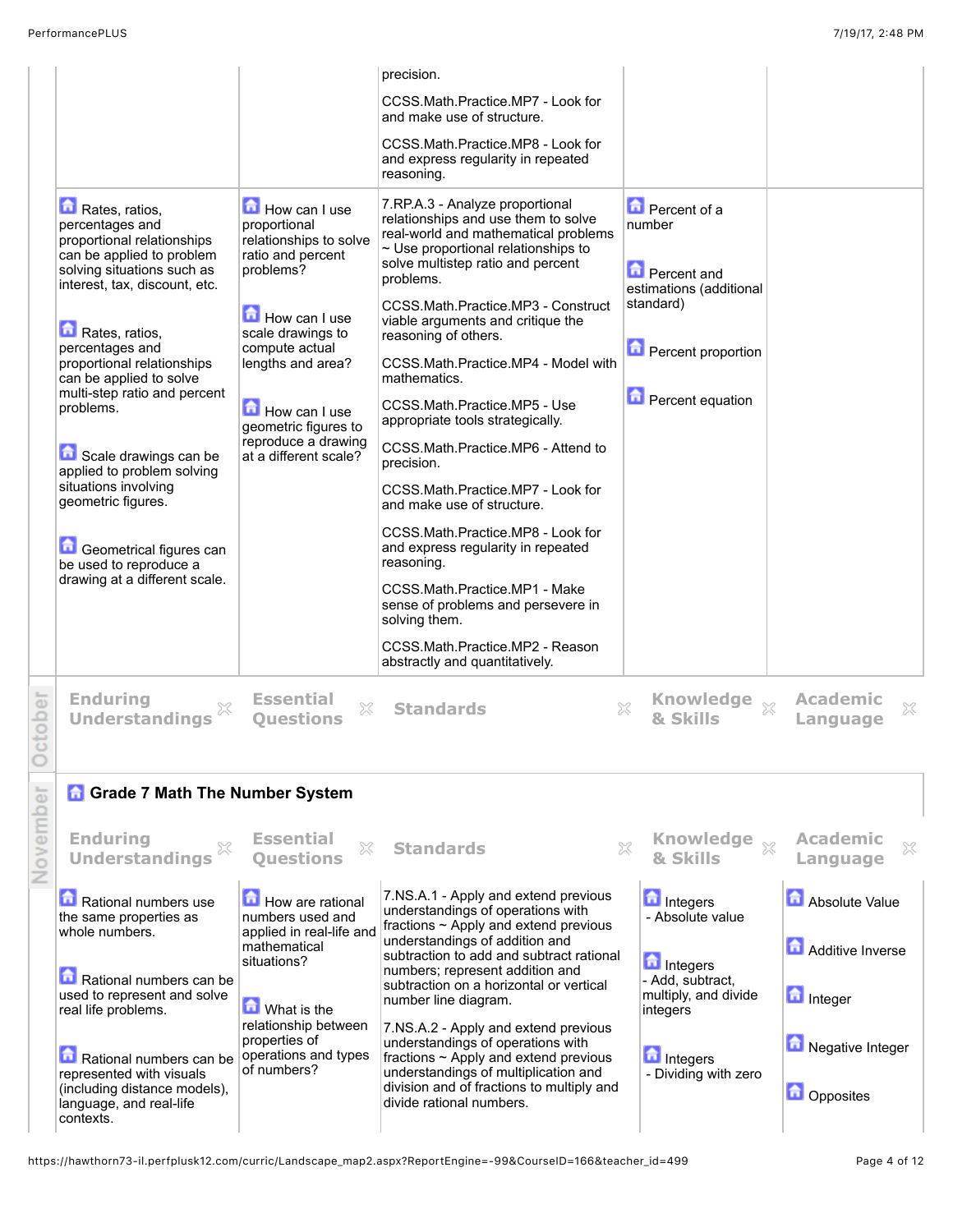7.NS.A.3 - Apply and extend previor understandings of operations with fractions ~ Solve real-world and mathematical problems involving the operations with rational numbers. 7.NS.A.1a - Apply and extend previous understandings of operations with fractions  $\sim$  Describe situations in wh opposite quantities combine to make 7.NS.A.1b - Apply and extend previous understandings of operations with fractions  $\sim$  Understand  $p + q$  as the number located a distance  $|q|$  from the positive or negative direction depending on whether q is positive negative. Show that a number and opposite have a sum of 0 (are addition inverses). Interpret sums of rational numbers by describing real-world 7.NS.A.1c - Apply and extend previous understandings of operations with fractions  $\sim$  Understand subtraction rational numbers as adding the addi inverse,  $p - q = p + (-q)$ . Show that distance between two rational numb on the number line is the absolute v of their difference, and apply this pr 7.NS.A.1d - Apply and extend previous understandings of operations with fractions  $\sim$  Apply properties of operations as strategies to add and subtract rat 7.NS.A.2a - Apply and extend previous understandings of operations with fractions  $\sim$  Understand that multiplic is extended from fractions to rational numbers by requiring that operation continue to satisfy the properties of operations, particularly the distributi property, leading to products such a Rational Numbers - Terminating and repeating decimals Rational Numbers - Compare and order rational numbers Rational Numbers - Add, subtract, multiply, and divide rational numbers Positive Integer Zero Pair Bar Notation \*Common Denominator \*Least Common Denominator \*Like Fractions  $ers$ Repeating Decimal **Terminating** Decimal Unlike Fractions \*Commutative Property \*Associative Property \*Factoring \*Order of **Operations** \*Coordinate Grid \*Expression \*Ordered Pair \*Variable Borrow, Receive, Deposit, Withdraw

7.NS.A.2d - Apply and extend previous understandings of operations with fractions  $\sim$  Convert a rational number to a

| PerformancePLUS                                                                                                                                                                                                          |                                                                                                                                                                                                                                                                                                                                                                                                                                                                                                                                                                                                                                                                                                                                                                                                                                                                                                                                                                                                                                                                                                                                                                                                                                                                                                                                                                                                                                                                                                                                                                                                                                                                                                                                                                                                                                                                                                                                 |                                                                                                                                                                                                                | 7/19/17, 2:48 PM                                                                                                                                                                                                                                                                                                                                                                                                                                                                                                               |
|--------------------------------------------------------------------------------------------------------------------------------------------------------------------------------------------------------------------------|---------------------------------------------------------------------------------------------------------------------------------------------------------------------------------------------------------------------------------------------------------------------------------------------------------------------------------------------------------------------------------------------------------------------------------------------------------------------------------------------------------------------------------------------------------------------------------------------------------------------------------------------------------------------------------------------------------------------------------------------------------------------------------------------------------------------------------------------------------------------------------------------------------------------------------------------------------------------------------------------------------------------------------------------------------------------------------------------------------------------------------------------------------------------------------------------------------------------------------------------------------------------------------------------------------------------------------------------------------------------------------------------------------------------------------------------------------------------------------------------------------------------------------------------------------------------------------------------------------------------------------------------------------------------------------------------------------------------------------------------------------------------------------------------------------------------------------------------------------------------------------------------------------------------------------|----------------------------------------------------------------------------------------------------------------------------------------------------------------------------------------------------------------|--------------------------------------------------------------------------------------------------------------------------------------------------------------------------------------------------------------------------------------------------------------------------------------------------------------------------------------------------------------------------------------------------------------------------------------------------------------------------------------------------------------------------------|
| A number line model can<br>be used to represent the<br>unique placement of any<br>number in relation to other<br>numbers.<br>There are precise terms<br>and sequences to describe<br>operations with rational<br>numbers | 7.NS.A.3 - Apply and extend previous<br>understandings of operations with<br>fractions ~ Solve real-world and<br>mathematical problems involving the four<br>operations with rational numbers.<br>7.NS.A.1a - Apply and extend previous<br>understandings of operations with<br>fractions $\sim$ Describe situations in which<br>opposite quantities combine to make 0.<br>7.NS.A.1b - Apply and extend previous<br>understandings of operations with<br>fractions $\sim$ Understand $p + q$ as the<br>number located a distance  q  from p, in<br>the positive or negative direction<br>depending on whether q is positive or<br>negative. Show that a number and its<br>opposite have a sum of 0 (are additive<br>inverses). Interpret sums of rational<br>numbers by describing real-world<br>contexts.<br>7.NS.A.1c - Apply and extend previous<br>understandings of operations with<br>fractions ~ Understand subtraction of<br>rational numbers as adding the additive<br>inverse, $p - q = p + (-q)$ . Show that the<br>distance between two rational numbers<br>on the number line is the absolute value<br>of their difference, and apply this principle<br>in real-world contexts.<br>7.NS.A.1d - Apply and extend previous<br>understandings of operations with<br>fractions $\sim$ Apply properties of operations<br>as strategies to add and subtract rational<br>numbers.<br>7.NS.A.2a - Apply and extend previous<br>understandings of operations with<br>fractions ~ Understand that multiplication<br>is extended from fractions to rational<br>numbers by requiring that operations<br>continue to satisfy the properties of<br>operations, particularly the distributive<br>property, leading to products such as (-1)<br>$(-1) = 1$ and the rules for multiplying<br>signed numbers. Interpret products of<br>rational numbers by describing real-world<br>contexts.<br>7 NR A 2h Annly and extend previous | Rational Numbers<br>- Terminating and<br>repeating decimals<br>Rational Numbers<br>- Compare and order<br>rational numbers<br>Rational Numbers<br>- Add, subtract,<br>multiply, and divide<br>rational numbers | <b>D</b> Positive Integer<br>Zero Pair<br><b>Bar Notation</b><br><b>Li</b> *Common<br>Denominator<br>Least Common<br>Denominator<br>Like Fractions<br>Rational Numbers<br><b>Repeating</b><br>Decimal<br><b>Terminating</b><br>Decimal<br>Unlike Fractions<br><b>Commutative</b><br>Property<br>Associative<br>Property<br><b>T</b> *Factoring<br><b>D</b> *Order of<br>Operations<br>Coordinate Grid<br><b>T</b> *Expression<br><b>D</b> *Ordered Pair<br><b>M</b> *Variable<br><b>Borrow</b> , Receive,<br>Deposit, Withdraw |

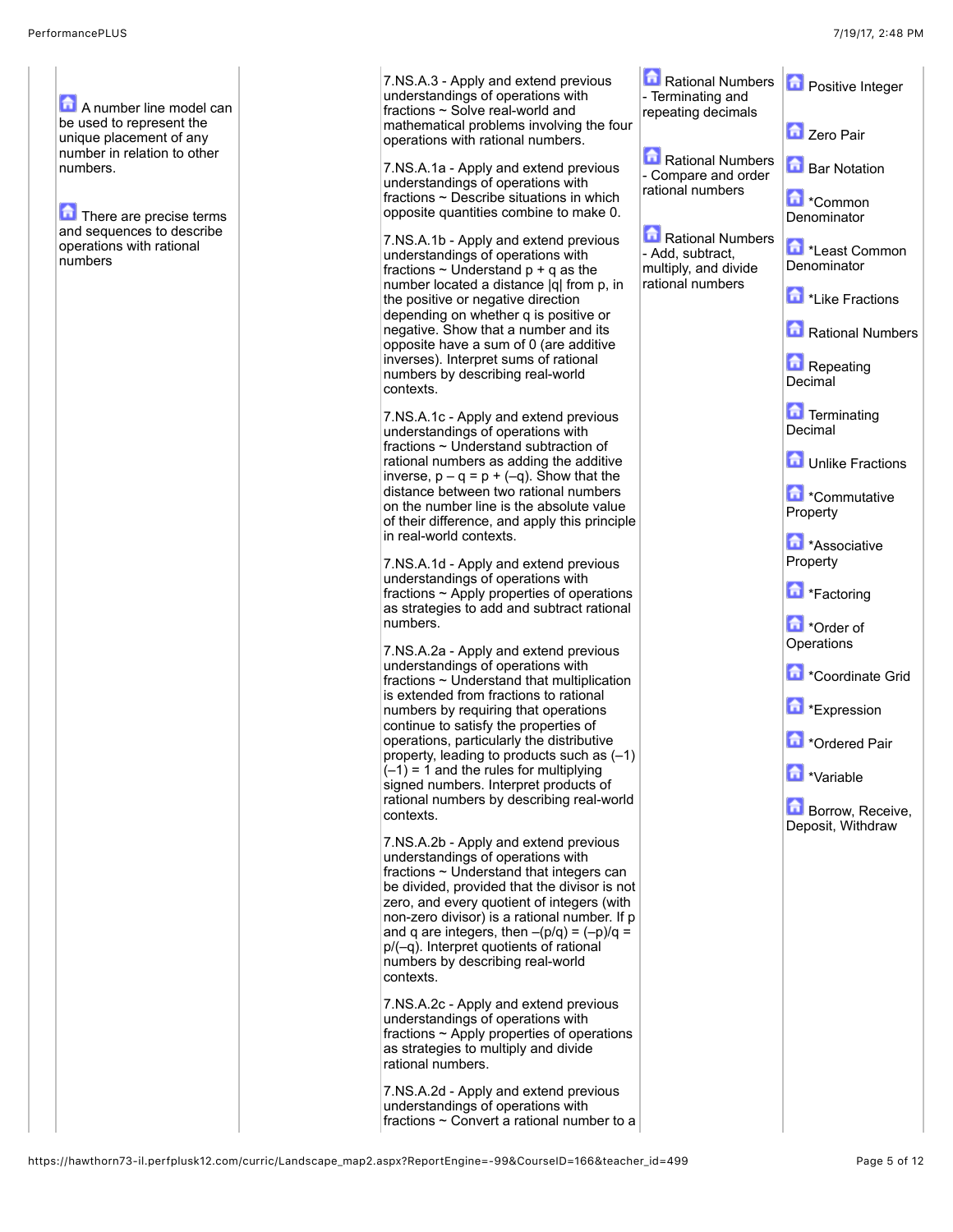| <b>Enduring</b><br><b>Understandings</b> | <b>Essential</b><br>Ouestions | CCSS.Math.Practice.MP8 - Look for and<br>express regularity in repeated reasoning.<br>X<br>X<br><b>Standards</b>           | <b>Knowledge</b><br>$\chi$<br>& Skills | <b>Academic</b><br>Language | X |
|------------------------------------------|-------------------------------|----------------------------------------------------------------------------------------------------------------------------|----------------------------------------|-----------------------------|---|
|                                          |                               | CCSS.Math.Practice.MP7 - Look for and<br>make use of structure.                                                            |                                        |                             |   |
|                                          |                               | CCSS.Math.Practice.MP6 - Attend to<br>precision.                                                                           |                                        |                             |   |
|                                          |                               | CCSS.Math.Practice.MP5 - Use<br>appropriate tools strategically.                                                           |                                        |                             |   |
|                                          |                               | CCSS.Math.Practice.MP4 - Model with<br>mathematics.                                                                        |                                        |                             |   |
|                                          |                               | CCSS.Math.Practice.MP3 - Construct<br>viable arguments and critique the<br>reasoning of others.                            |                                        |                             |   |
|                                          |                               | decimal using long division; know that the<br>decimal form of a rational number<br>terminates in 0s or eventually repeats. |                                        |                             |   |

Decem anuary

## **Enduring Understandings Essential Questions Standards Knowledge & Skills Academic Language Contables can be used to** represent numbers in any type of mathematical problem. **Understand the** difference between an expression and an equation. **Expressions you simplify** and equations you solve for the variable's value. How can the order 7.EE.A.1 - Use properties of operations of operations be applied to evaluating expressions, and solving from one-step to multi-step equations? **M** When and how are expressions, equations, inequalities and graphs applied to real world situations? to generate equivalent expressions  $\sim$ Apply properties of operations as strategies to add, subtract, factor, and expand linear expressions with rational coefficients. 7.EE.A.2 - Use properties of operations to generate equivalent expressions  $\sim$ Understand that rewriting an expression in different forms in a problem context can shed light on the problem and how the quantities in it are related. CCSS.Math.Practice.MP4 - Model with mathematics. **Algebraic** expressions **D** Properties of operations **Distributive** property **G** Simplifying algebraic expressions **Commutative** Property **Associative** Property **Multiplicative** Property of Zero **D** Variable Numerical expression

Write and solve multi step equations including all rational numbers.

**Grade 7 Math Expressions and Equations** 

Some equations may have more than one solution and understand inequalities.

**n** Properties of operations allow us to add, subtract, factor, and expand linear expressions.

CCSS.Math.Practice.MP5 - Use appropriate tools strategically. CCSS.Math.Practice.MP6 - Attend to precision. CCSS.Math.Practice.MP7 - Look for and make use of structure. CCSS.Math.Practice.MP8 - Look for and express regularity in repeated reasoning. **Add and subtract** linear expressions **Algebraic** expression **Coefficient Constant** Equation

**Combining like** 

**E**valuate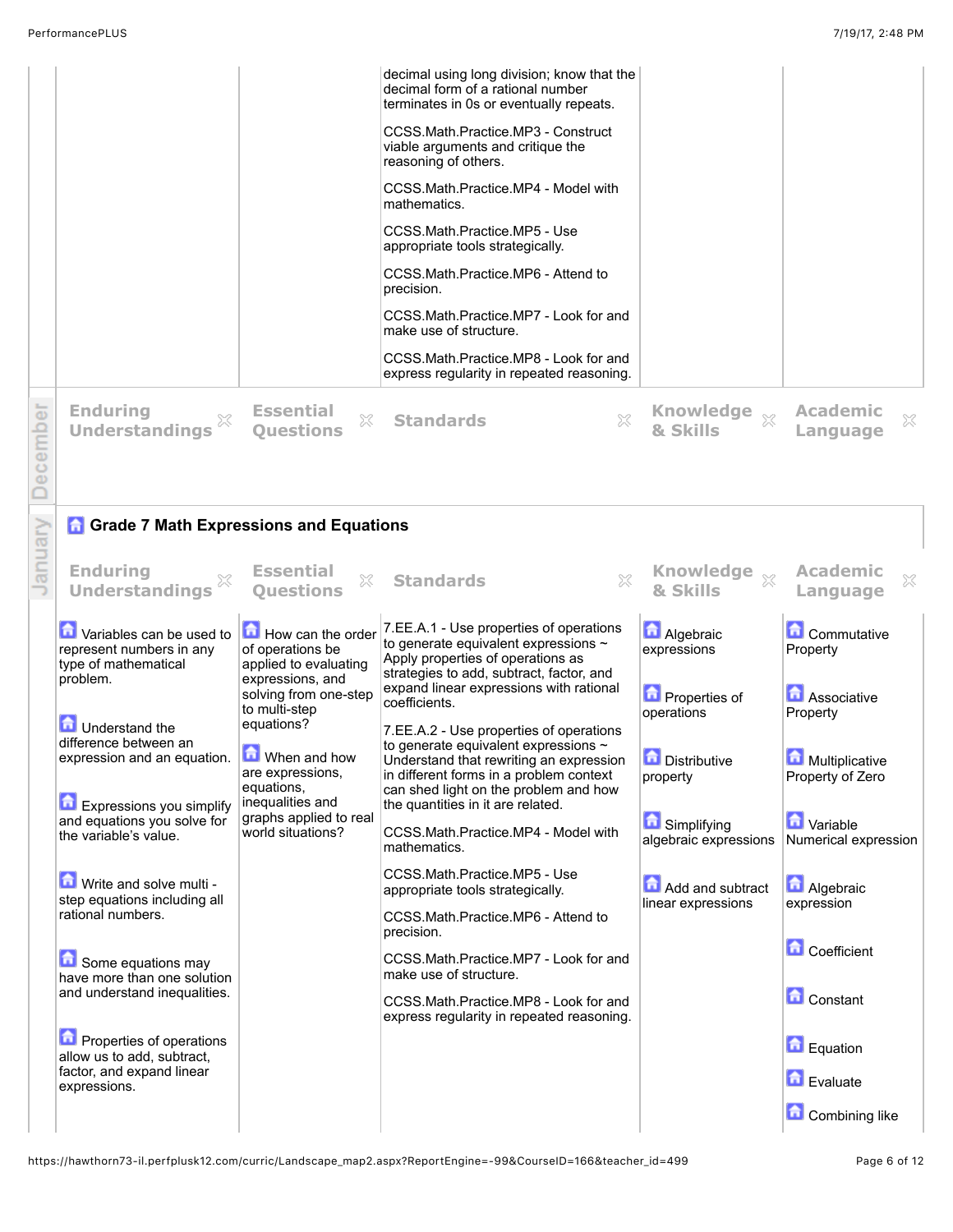|                                                                                                                                                       |                                                                                                                   |                                                                                                                                                                                                                                                                                                                                                                                                                                                                  |                                                                                                                      | terms               |
|-------------------------------------------------------------------------------------------------------------------------------------------------------|-------------------------------------------------------------------------------------------------------------------|------------------------------------------------------------------------------------------------------------------------------------------------------------------------------------------------------------------------------------------------------------------------------------------------------------------------------------------------------------------------------------------------------------------------------------------------------------------|----------------------------------------------------------------------------------------------------------------------|---------------------|
|                                                                                                                                                       |                                                                                                                   |                                                                                                                                                                                                                                                                                                                                                                                                                                                                  |                                                                                                                      | Inverse operation   |
|                                                                                                                                                       |                                                                                                                   |                                                                                                                                                                                                                                                                                                                                                                                                                                                                  |                                                                                                                      | <b>D</b> Expression |
|                                                                                                                                                       |                                                                                                                   |                                                                                                                                                                                                                                                                                                                                                                                                                                                                  |                                                                                                                      | <b>D</b> Equivalent |
|                                                                                                                                                       |                                                                                                                   |                                                                                                                                                                                                                                                                                                                                                                                                                                                                  |                                                                                                                      | $\Box$ Term         |
|                                                                                                                                                       |                                                                                                                   |                                                                                                                                                                                                                                                                                                                                                                                                                                                                  |                                                                                                                      | Simplest Form       |
| <b>Expressions can be</b><br>manipulated to suit a<br>particular purpose to solve<br>problems efficiently.<br>Mathematical<br>expressions, equations, | When and how<br>are expressions,<br>equations,<br>inequalities and<br>graphs applied to real<br>world situations? | 7.EE.B.3 - Solve real-life and<br>mathematical problems using numerical<br>and algebraic expressions and equations<br>$\sim$ Solve multi-step real-life and<br>mathematical problems posed with<br>positive and negative rational numbers in<br>any form (whole numbers, fractions, and<br>decimals), using tools strategically. Apply                                                                                                                           | Solve one step<br>addition, subtraction,<br>multiplication, and<br>division equations<br>Solve two step<br>equations |                     |
| inequalities and graphs are<br>used to represent and solve<br>real-world and mathematical<br>problems.                                                | What are some<br>possible real - life<br>situations to which<br>there may be more<br>than one solution?           | properties of operations to calculate with<br>numbers in any form; convert between<br>forms as appropriate; and assess the<br>reasonableness of answers using mental<br>computation and estimation strategies.                                                                                                                                                                                                                                                   | Solve one step<br>inequalities                                                                                       |                     |
| Properties, order of<br>operations, and inverse<br>operations are used to<br>simplify expressions and<br>solve equations efficiently.                 | How does the<br>ongoing use of<br>fractions and<br>decimals apply to real<br>- life situations?                   | 7.EE.B.4 - Solve real-life and<br>mathematical problems using numerical<br>and algebraic expressions and equations<br>$\sim$ Use variables to represent quantities in<br>a real-world or mathematical problem,<br>and construct simple equations and<br>inequalities to solve problems by<br>reasoning about the quantities.                                                                                                                                     | Solve two step<br>inequalities                                                                                       |                     |
| Algebra is applied when<br>solving geometric problems<br>(i.e. circumference and area<br>of a circle).                                                |                                                                                                                   | 7.EE.B.4a - Solve real-life and<br>mathematical problems using numerical<br>and algebraic expressions and equations<br>$\sim$ Solve word problems leading to<br>equations of the form $px + q = r$ and $p(x +$<br>$q$ ) = r, where p, q, and r are specific<br>rational numbers. Solve equations of<br>these forms fluently. Compare an<br>algebraic solution to an arithmetic<br>solution, identifying the sequence of the<br>operations used in each approach. |                                                                                                                      |                     |
|                                                                                                                                                       |                                                                                                                   | 7.EE.B.4b - Solve real-life and<br>mathematical problems using numerical<br>and algebraic expressions and equations<br>~ Solve word problems leading to<br>inequalities of the form $px + q > r$ or $px +$<br>$q < r$ , where p, q, and r are specific<br>rational numbers. Graph the solution set<br>of the inequality and interpret it in the<br>context of the problem.                                                                                       |                                                                                                                      |                     |
|                                                                                                                                                       |                                                                                                                   | CCSS.Math.Practice.MP1 - Make sense<br>of problems and persevere in solving<br>them.                                                                                                                                                                                                                                                                                                                                                                             |                                                                                                                      |                     |
|                                                                                                                                                       |                                                                                                                   | CCSS.Math.Practice.MP2 - Reason<br>abstractly and quantitatively.                                                                                                                                                                                                                                                                                                                                                                                                |                                                                                                                      |                     |
|                                                                                                                                                       |                                                                                                                   | CCSS.Math.Practice.MP3 - Construct<br>viable arguments and critique the<br>reasoning of others.                                                                                                                                                                                                                                                                                                                                                                  |                                                                                                                      |                     |
|                                                                                                                                                       |                                                                                                                   | CCSS.Math.Practice.MP4 - Model with<br>mathematics.                                                                                                                                                                                                                                                                                                                                                                                                              |                                                                                                                      |                     |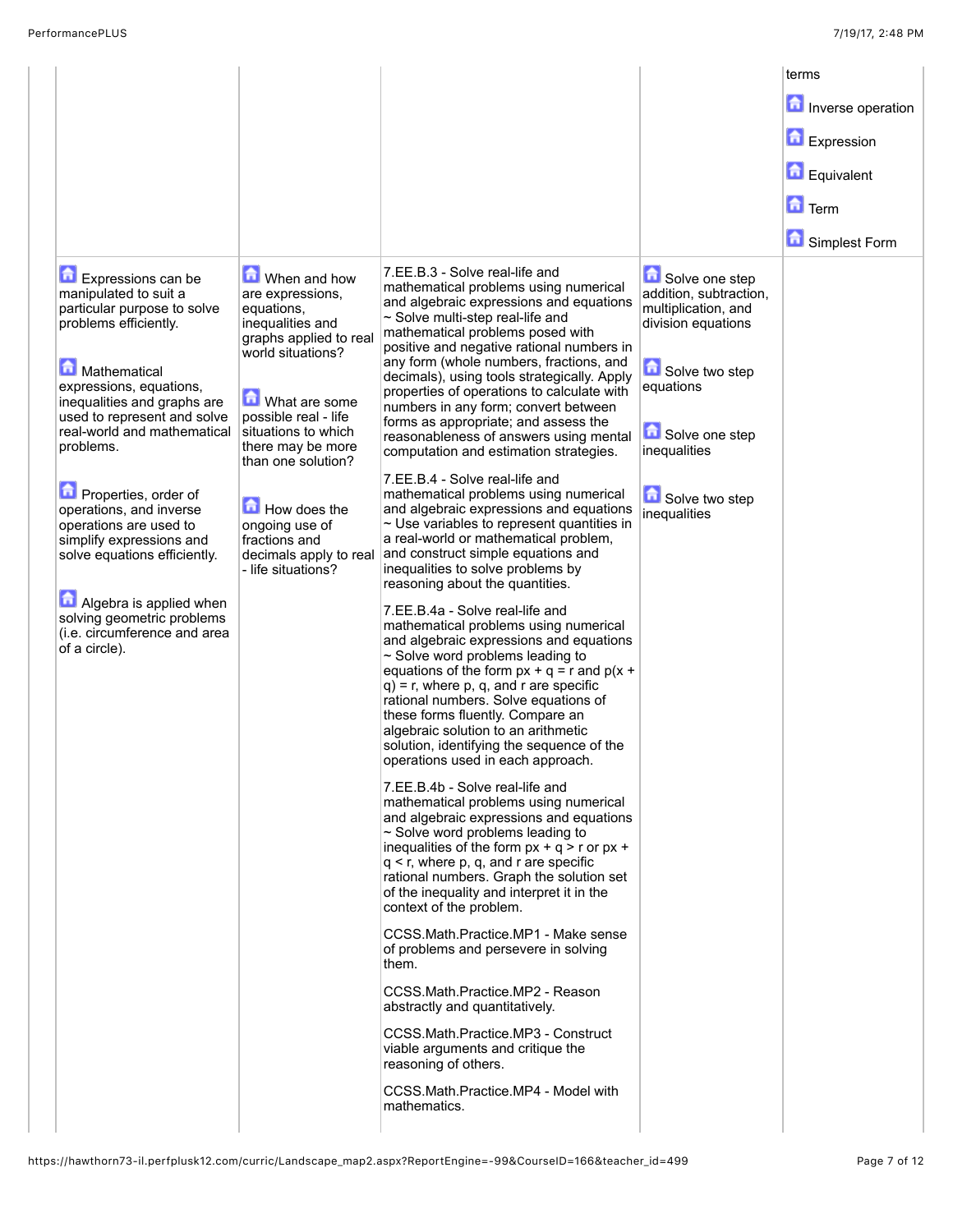| <b>Enduring</b><br><b>Understandings</b>                                                                                                                                                                                                                                                                                                                                                 | <b>Essential</b><br>×<br><b>Ouestions</b>                                                                                                                                                                                                                                                                                                                    | CCSS.Math.Practice.MP5 - Use<br>appropriate tools strategically.<br>CCSS.Math.Practice.MP6 - Attend to<br>precision.<br>CCSS.Math.Practice.MP7 - Look for and<br>make use of structure.<br>CCSS.Math.Practice.MP8 - Look for and<br>express regularity in repeated reasoning.<br>$\chi$<br><b>Standards</b>                                                                                                                                                                                                                                                                                                                                                                                                                                                                                                                                                                                                                                                                                                                                                                                                                                                                                                                                                                                                                                                                                                                                                                                                                                        | <b>Knowledge</b><br>$\mathbb{X}$<br>& Skills                                                                                                                                                                                                                                                                             | <b>Academic</b><br>$\gtrsim$<br>Language                                                     |
|------------------------------------------------------------------------------------------------------------------------------------------------------------------------------------------------------------------------------------------------------------------------------------------------------------------------------------------------------------------------------------------|--------------------------------------------------------------------------------------------------------------------------------------------------------------------------------------------------------------------------------------------------------------------------------------------------------------------------------------------------------------|----------------------------------------------------------------------------------------------------------------------------------------------------------------------------------------------------------------------------------------------------------------------------------------------------------------------------------------------------------------------------------------------------------------------------------------------------------------------------------------------------------------------------------------------------------------------------------------------------------------------------------------------------------------------------------------------------------------------------------------------------------------------------------------------------------------------------------------------------------------------------------------------------------------------------------------------------------------------------------------------------------------------------------------------------------------------------------------------------------------------------------------------------------------------------------------------------------------------------------------------------------------------------------------------------------------------------------------------------------------------------------------------------------------------------------------------------------------------------------------------------------------------------------------------------|--------------------------------------------------------------------------------------------------------------------------------------------------------------------------------------------------------------------------------------------------------------------------------------------------------------------------|----------------------------------------------------------------------------------------------|
| <b>Enduring</b><br><b>Understandings</b>                                                                                                                                                                                                                                                                                                                                                 | <b>Essential</b><br>X<br><b>Ouestions</b>                                                                                                                                                                                                                                                                                                                    | X<br><b>Standards</b>                                                                                                                                                                                                                                                                                                                                                                                                                                                                                                                                                                                                                                                                                                                                                                                                                                                                                                                                                                                                                                                                                                                                                                                                                                                                                                                                                                                                                                                                                                                              | Knowledge xx<br>& Skills                                                                                                                                                                                                                                                                                                 | <b>Academic</b><br>×<br>Language                                                             |
| <b>A</b> Grade 7 Math Geometry<br><b>Enduring</b><br><b>Understandings</b>                                                                                                                                                                                                                                                                                                               | <b>Essential</b><br>X<br><b>Ouestions</b>                                                                                                                                                                                                                                                                                                                    | $\mathbb{X}$<br><b>Standards</b>                                                                                                                                                                                                                                                                                                                                                                                                                                                                                                                                                                                                                                                                                                                                                                                                                                                                                                                                                                                                                                                                                                                                                                                                                                                                                                                                                                                                                                                                                                                   | Knowledge xx<br>& Skills                                                                                                                                                                                                                                                                                                 | <b>Academic</b><br>×<br>Language                                                             |
| Real world and<br>geometric structures are<br>composed of shapes and<br>spaces with specific<br>properties.<br>Shapes are defined by<br>their properties.<br>Shapes have a purpose<br>for designing structures.<br>Three-dimensional<br>figures have relationships to<br>specific two-dimensional<br>figures.<br>Planes that cut<br>polyhedra create related<br>two-dimensional figures. | How are forms<br>and objects created<br>or represented?<br>How are two-<br>dimensional and<br>three-dimensional<br>space related?<br>How are specific<br>characteristics and a<br>classification system<br>useful in analyzing<br>and designing<br>structures?<br>How does our<br>understanding of<br>geometry help us to<br>describe real-world<br>objects? | 7.G.A.1 - Draw construct, and describe<br>geometrical figures and describe the<br>relationships between them $\sim$ Solve<br>problems involving scale drawings of<br>geometric figures, including computing<br>actual lengths and areas from a scale<br>drawing and reproducing a scale drawing<br>at a different scale.<br>7.G.A.2 - Draw construct, and describe<br>geometrical figures and describe the<br>relationships between them $\sim$ Draw<br>(freehand, with ruler and protractor, and<br>with technology) geometric shapes with<br>given conditions. Focus on constructing<br>triangles from three measures of angles<br>or sides, noticing when the conditions<br>determine a unique triangle, more than<br>one triangle, or no triangle.<br>7.G.A.3 - Draw construct, and describe<br>geometrical figures and describe the<br>relationships between them $\sim$ Describe<br>the two-dimensional figures that result<br>from slicing three-dimensional figures, as<br>in plane sections of right rectangular<br>prisms and right rectangular pyramids.<br>7.G.B.4 - Solve real-life and<br>mathematical problems involving angle<br>measure, area, surface area, and volume<br>$\sim$ Know the formulas for the area and<br>circumference of a circle and use them to triangular prisms<br>solve problems; give an informal<br>derivation of the relationship between the<br>circumference and area of a circle.<br>7.G.B.5 - Solve real-life and<br>mathematical problems involving angle<br>measure, area, surface area, and volume | <b>Classify angles</b><br><b>Complementary</b><br>and supplementary<br>angles<br><b>Triangles</b><br>Scale drawings<br>Draw three-<br>dimensional figures<br><b>Cross sections</b><br><b>Circumference</b><br>Area of circles<br>Volume of<br>rectangular and<br>Surface area of<br>rectangular and<br>triangular prisms | Acute Angle<br>Acute Triangle<br><b>h</b> base<br>complementary<br>angles<br>Adjacent angles |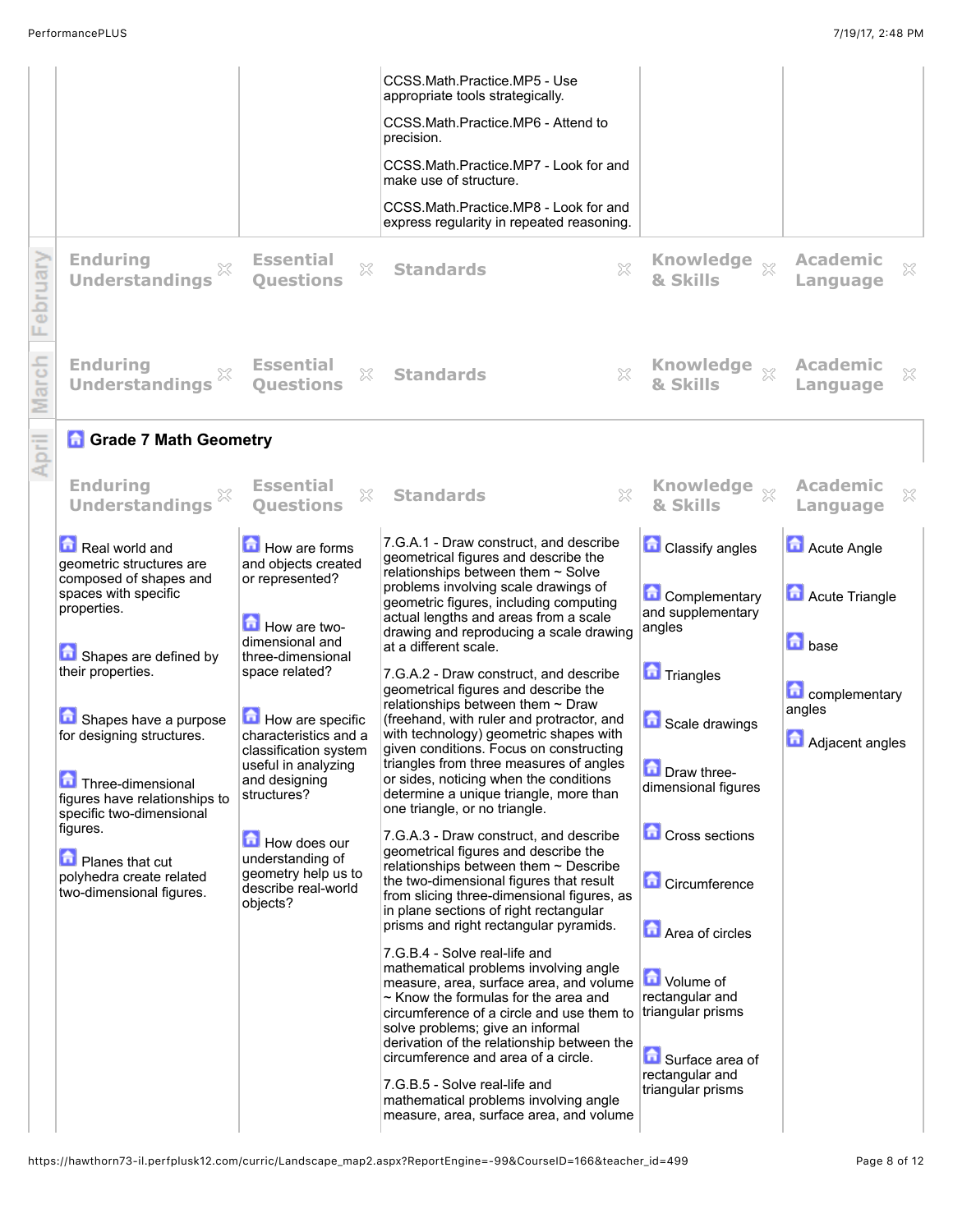May

| $\sim$ Use facts about supplementary,<br>Surface area of<br>complementary, vertical, and adjacent<br>pyramids<br>angles in a multi-step problem to write<br>and solve simple equations for an<br>unknown angle in a figure.<br>Volume and<br>7.G.B.6 - Solve real-life and<br>surface area of<br>mathematical problems involving angle<br>composite figures<br>measure, area, surface area, and volume<br>$\sim$ Solve real-world and mathematical<br>problems involving area, volume and<br>surface area of two- and three-<br>dimensional objects composed of<br>triangles, quadrilaterals, polygons, cubes,<br>and right prisms.<br>CCSS.Math.Practice.MP1 - Make sense<br>of problems and persevere in solving<br>them.<br>CCSS.Math.Practice.MP2 - Reason<br>abstractly and quantitatively.<br>CCSS.Math.Practice.MP3 - Construct<br>viable arguments and critique the<br>reasoning of others.<br>CCSS.Math.Practice.MP4 - Model with<br>mathematics.<br>CCSS.Math.Practice.MP5 - Use<br>appropriate tools strategically.<br>CCSS.Math.Practice.MP6 - Attend to<br>precision.<br>CCSS.Math.Practice.MP7 - Look for and<br>make use of structure.<br>CCSS.Math.Practice.MP8 - Look for and<br>express regularity in repeated reasoning. |  |
|---------------------------------------------------------------------------------------------------------------------------------------------------------------------------------------------------------------------------------------------------------------------------------------------------------------------------------------------------------------------------------------------------------------------------------------------------------------------------------------------------------------------------------------------------------------------------------------------------------------------------------------------------------------------------------------------------------------------------------------------------------------------------------------------------------------------------------------------------------------------------------------------------------------------------------------------------------------------------------------------------------------------------------------------------------------------------------------------------------------------------------------------------------------------------------------------------------------------------------------------|--|
|---------------------------------------------------------------------------------------------------------------------------------------------------------------------------------------------------------------------------------------------------------------------------------------------------------------------------------------------------------------------------------------------------------------------------------------------------------------------------------------------------------------------------------------------------------------------------------------------------------------------------------------------------------------------------------------------------------------------------------------------------------------------------------------------------------------------------------------------------------------------------------------------------------------------------------------------------------------------------------------------------------------------------------------------------------------------------------------------------------------------------------------------------------------------------------------------------------------------------------------------|--|

## **G** Grade 7 Math Statistics and Probability

| <b>Enduring</b><br><b>Understandings</b>                                    | <b>Essential</b><br>X<br><b>Ouestions</b>                    | $\chi$<br><b>Standards</b>                                                           | <b>Knowledge</b><br>$\bar{\mathbb{X}}$<br>& Skills | <b>Academic</b><br>Language          |
|-----------------------------------------------------------------------------|--------------------------------------------------------------|--------------------------------------------------------------------------------------|----------------------------------------------------|--------------------------------------|
| $\Box$ The probability of a<br>chance event is a number                     | <b>Li</b> How are<br>probability and the<br>likelihood of an | CCSS.Math.Practice.MP1 - Make sense<br>of problems and persevere in solving<br>them. | <b>Probability of</b><br>simple events             | Simulation                           |
| between 0 and 1 that<br>expresses the likelihood of<br>the event occurring. | occurrence related<br>and represented?                       | CCSS.Math.Practice.MP2 - Reason<br>abstractly and quantitatively.                    | <b>Theoretical and</b><br>experimental             | Compound event<br><b>Probability</b> |
| The probability of a                                                        | <b>How is probability</b>                                    | CCSS.Math.Practice.MP3 - Construct<br>viable arguments and critique the              | probability                                        | Sample space                         |
| chance event is<br>approximated by collecting<br>data on the chance process | approximated?                                                | reasoning of others.<br>CCSS.Math.Practice.MP4 - Model with                          | <b>D</b> Probability of<br>compound events         | Random sample                        |
| that produces it, observing<br>its long run relative                        | <b>b</b> How is a<br>probability model                       | mathematics.                                                                         |                                                    | Random                               |
| frequency, and predicting the<br>approximate relative                       | used?                                                        | CCSS.Math.Practice.MP5 - Use<br>appropriate tools strategically.                     | <b>G</b> Simulations                               | <b>Outcome</b>                       |
| frequency given the<br>probability.                                         | <b>Ed</b> How are<br>probabilities of                        | CCSS.Math.Practice.MP6 - Attend to<br>precision.                                     |                                                    | <b>Theoretical</b><br>probability    |
| A probability model,<br>which may or may not be                             | compound events<br>determined?                               | CCSS.Math.Practice.MP7 - Look for and<br>make use of structure.                      |                                                    | Experimental<br>probability          |
| uniform, is used to find                                                    |                                                              | CCSS.Math.Practice.MP8 - Look for and                                                |                                                    | Relative                             |

https://hawthorn73-il.perfplusk12.com/curric/Landscape\_map2.aspx?ReportEngine=-99&CourseID=166&teacher\_id=499 Page 9 of 12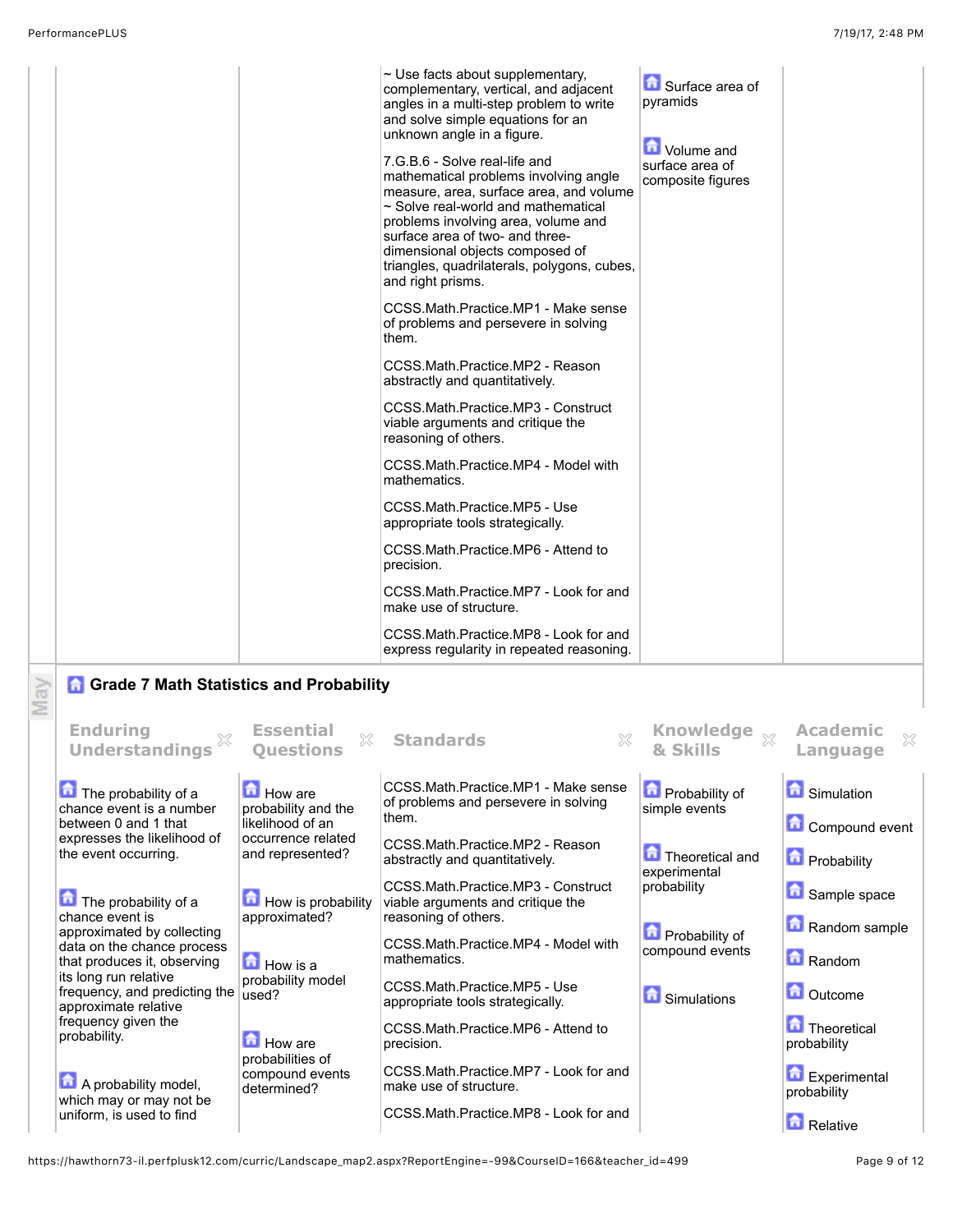## probabilities of events.

**T** Various tools are used to find probabilities of compound events. (Including organized lists, tables, tree diagrams, and simulations.)

express regularity in repeated reasoning. 7.SP.C.6 - Investigate chance processes and develop, use, and evaluate probability models  $\sim$  Approximate the probability of a chance event by collecting data on the chance process that produces it and observing its longrun relative frequency, and predict the approximate relative frequency given the probability. 7.SP.C.7 - Investigate chance processes and develop, use, and evaluate probability models ~ Develop a probability model and use it to find probabilities of events. Compare probabilities from a model to observed frequencies; if the agreement is not good, explain possible sources of the discrepancy. 7.SP.C.8 - Investigate chance processes and develop, use, and evaluate probability models ~ Find probabilities of compound events using organized lists, tables, tree diagrams, and simulation. 7.SP.C.7a - Investigate chance processes and develop, use, and evaluate probability models ~ Develop a uniform probability model by assigning equal probability to all outcomes, and use the model to determine probabilities of events. 7.SP.C.7b - Investigate chance processes and develop, use, and evaluate probability models ~ Develop a probability model (which may not be uniform) by observing frequencies in data generated from a chance process. 7.SP.C.8a - Investigate chance processes and develop, use, and evaluate probability models ~ Understand that, just as with simple events, the probability of a compound event is the fraction of outcomes in the sample space for which the compound event occurs. 7.SP.C.8b - Investigate chance processes and develop, use, and evaluate probability models  $\sim$  Represent sample spaces for compound events using methods such as organized lists, tables and tree diagrams. For an event described in everyday language (e.g., "rolling double sixes"), identify the outcomes in the sample space which compose the event. 7.SP.C.8c - Investigate chance processes and develop, use, and evaluate probability models  $\sim$  Design and use a simulation to generate frequencies for compound events. 7.SP.C.5 - Investigate chance processes and develop, use, and evaluate probability models ~ Understand that the probability of a chance event is a number Frequency **Tree diagram Likelihood Counting Principle La** Uniform probability model Empirical probability **Equally likely More likely h**\*Less likely **h**\*Fair **h**\*Unfair Simple event **h** \*Fraction **h** \*Decimal **h** \*Percent **Combination D** Permutation Dependent Event Independent Event **Complementary Exent** Fundamental Counting Principle **Biased Sample Convenience** Sample Double Box Plot **Double Dot Plot Population B** Sample Simple Random Sample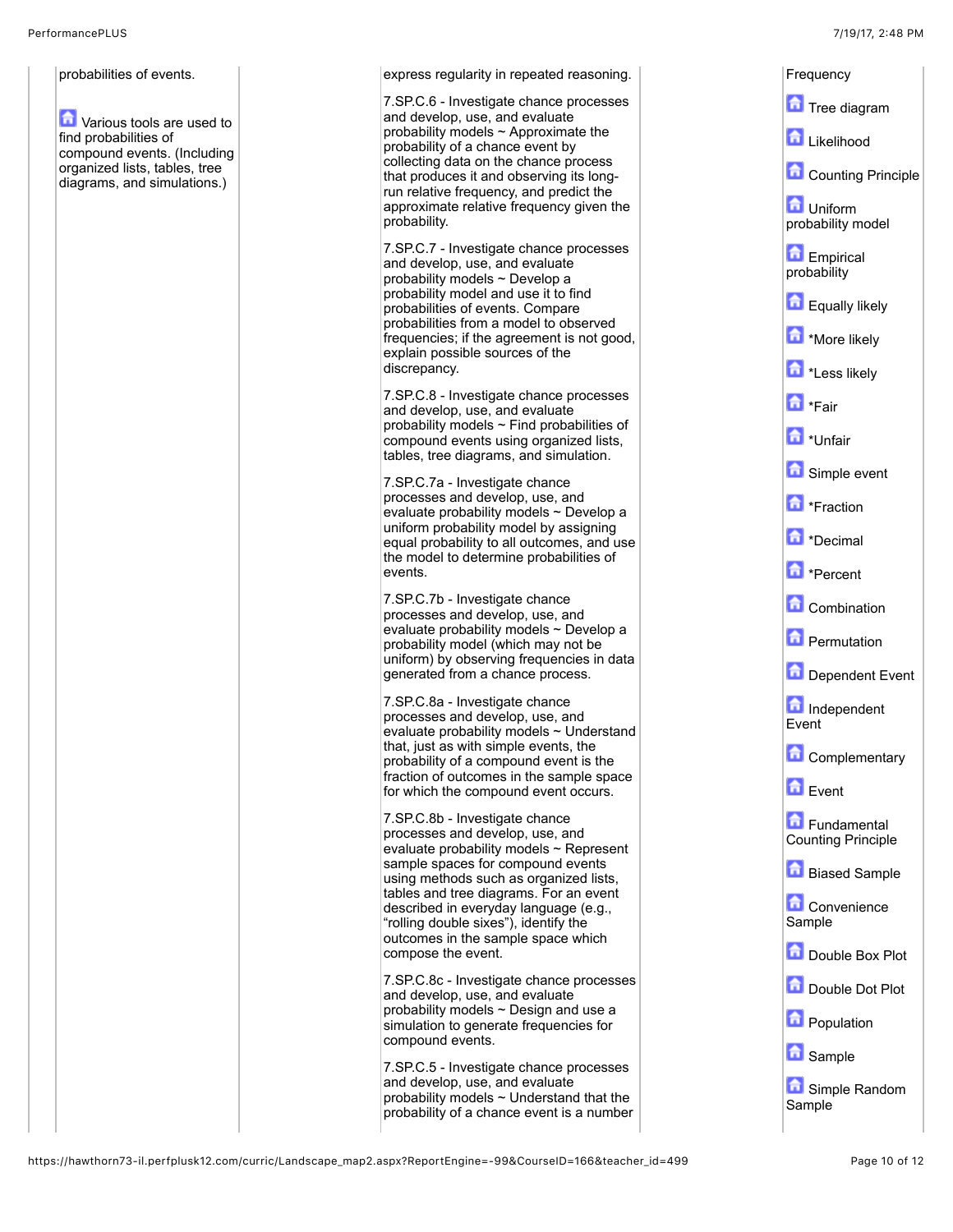|                                                                                                                                                                                                                                                                             |                                                                                                                                                      | between 0 and 1 that expresses the<br>likelihood of the event occurring. Larger<br>numbers indicate greater likelihood. A<br>probability near 0 indicates an unlikely<br>event, a probability around 1/2 indicates<br>an event that is neither unlikely nor likely,<br>and a probability near 1 indicates a likely<br>event.                                                                                                                                                                                                                                                                                                                                                                                                                                                                                                                                                      |                                                                                             | <b>G</b> Statistics<br><b>B</b> Survey<br>Systematic<br>Random Sample<br><b>D</b> Unbiased Sample<br><b>D</b> Voluntary<br>Response Sample |
|-----------------------------------------------------------------------------------------------------------------------------------------------------------------------------------------------------------------------------------------------------------------------------|------------------------------------------------------------------------------------------------------------------------------------------------------|-----------------------------------------------------------------------------------------------------------------------------------------------------------------------------------------------------------------------------------------------------------------------------------------------------------------------------------------------------------------------------------------------------------------------------------------------------------------------------------------------------------------------------------------------------------------------------------------------------------------------------------------------------------------------------------------------------------------------------------------------------------------------------------------------------------------------------------------------------------------------------------|---------------------------------------------------------------------------------------------|--------------------------------------------------------------------------------------------------------------------------------------------|
| Statistics can be used to<br>gain information about a<br>population by examining a<br>sample of the population;<br>generalizations about a<br>population from a sample<br>are valid only if the sample is<br>representative of that<br>population.<br>Random sampling tends | How can two data<br>distributions be<br>compared?<br>How can statistics<br>be used to gain<br>information about a<br>sample population?<br>How can a | 7.SP.A.1 - Use random sampling to draw<br>inferences about a population $\sim$<br>Understand that statistics can be used to<br>gain information about a population by<br>examining a sample of the population;<br>generalizations about a population from a<br>sample are valid only if the sample is<br>representative of that population.<br>Understand that random sampling tends<br>to produce representative samples and<br>support valid inferences.<br>7.SP.A.2 - Use random sampling to draw                                                                                                                                                                                                                                                                                                                                                                              | Make predictions<br><b>Biased and</b><br>unbiased samples<br><b>Compared</b><br>populations |                                                                                                                                            |
| to produce representative<br>samples and support valid<br>inferences.<br>Two data distributions<br>can be compared using<br>visual and numerical<br>representations based upon<br>measures of center and<br>measures of variability to<br>draw conclusions.                 | random sample of a<br>larger population be<br>used to draw<br>inferences?                                                                            | inferences about a population $\sim$ Use data<br>from a random sample to draw inferences<br>about a population with an unknown<br>characteristic of interest. Generate<br>multiple samples (or simulated samples)<br>of the same size to gauge the variation in<br>estimates or predictions.<br>7.SP.B.3 - Draw informal comparative<br>inferences about two populations $\sim$<br>Informally assess the degree of visual<br>overlap of two numerical data<br>distributions with similar variabilities.<br>measuring the difference between the<br>centers by expressing it as a multiple of a<br>measure of variability.<br>7.SP.B.4 - Draw informal comparative<br>inferences about two populations $\sim$ Use<br>measures of center and measures of<br>variability for numerical data from random<br>samples to draw informal comparative<br>inferences about two populations. |                                                                                             |                                                                                                                                            |
|                                                                                                                                                                                                                                                                             |                                                                                                                                                      | CCSS.Math.Practice.MP1 - Make sense<br>of problems and persevere in solving<br>them.<br>CCSS.Math.Practice.MP2 - Reason<br>abstractly and quantitatively.<br>CCSS.Math.Practice.MP3 - Construct<br>viable arguments and critique the<br>reasoning of others.<br>CCSS.Math.Practice.MP4 - Model with<br>mathematics.<br>CCSS.Math.Practice.MP5 - Use<br>appropriate tools strategically.<br>CCSS.Math.Practice.MP6 - Attend to<br>precision.<br>CCSS.Math.Practice.MP7 - Look for and                                                                                                                                                                                                                                                                                                                                                                                              |                                                                                             |                                                                                                                                            |